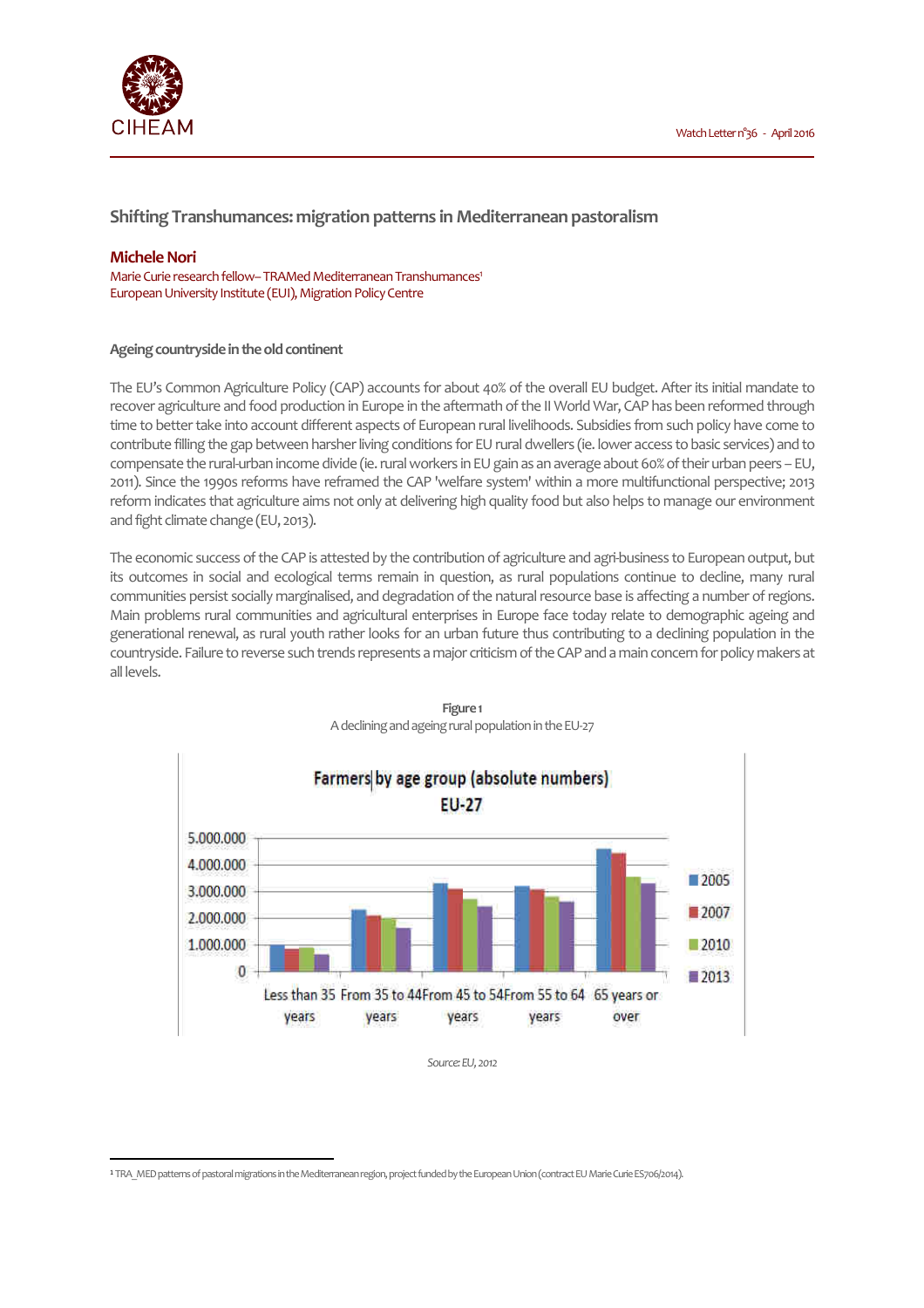

A key factor that has helped buffering such trends is the significant inflow of foreigners to EU rural world. Today migrants – both legal and illegal – constitute a significant portion of the agricultural workforce and their labour has greatly contributed to the enduring of many EU farms through difficult and critical times. With newcomers undertaking a number of agricultural activities immigration contributes to tackling the social and economic mismatch of the rural labour markets by filling the gaps left by the national population (Kasimis, 2010).

### **Mediterranean flows and trends**

While this phenomenon is visible throughout the European Union, it is specific to its Mediterranean flank (EUMed) – notably Spain, Greece, Portugal, Italy and France – for a number of reasons that make this sub-region peculiar.

- Agriculture is highly relevant in EUMed countries, as it underpins the agro-food and tourism sectors, which are the pillars of the national economy, and important elements of local identities. This was reflected, until recently, by the fact that half of the agriculturally employed population and two-thirds of the farm holdings of EU-15 were concentrated in these five countries.
- Demographic ageing is a particularly significant trend in these countries where only 10% of farm holders are younger than 35 years and the farming sector presents higher-than-average proportions of people aged over 65. EUMed rural areas show as well a relatively low ratio of children (0-15y) to pensioners (>65y), a low ratio of young adults (15-24y) to pensioners, and a high overall dependency ratio (Kasimis, 2010; EU, 2012).
- In-migration to these countries is quite recent and it is growing quickly. EUMed have in fact traditionally been a region of emigration, becoming only recently an area of transition for migrants heading North and eventually a destination in its own right<sup>2</sup>. The shift has been particularly intense for Spain, Italy and Greece. Immigration to EUMed countrysides started in the 1980s and expanded since then inexorably; today migrants are over-represented in rural settings and in agriculture activities in most EUMed regions. Such dynamics are likely to increase due to the a) demographic patterns of migrants' communities (i.e. average age, fertility rates), and b) the recent inflows of refugees crossing the Mediterranean.
- The Mediterranean region represents the II world biodiversity hotspot, and one of the region most impacted by climate change dynamics (UNEP, 2012; IPCC, 2014). A healthy and vital countryside is a key asset for resilient capacities of Mediterranean rich but fragile territories threatened by desertification processes.

Migration plays an important role in the reshaping of Mediterranean agro-ecological as well as socio-cultural landscapes. A more in-depth analysis of ongoing dynamics and a qualification of patterns of rural immigration in timing and spatial change enable reckoning the relevance of this phenomenon as a strategic asset for the resilience and the sustainability of the EUMed agricultural sector. The presence of migrant labourers in the agricultural sector has increased dramatically throughout the recent financial crisis, coming to represent today about one-third of the agriculture workforce in Italy and Spain, according to official data (Caruso & Corrado, 2015).

|      | Italy | Spain |
|------|-------|-------|
| 2008 | 19,4% | 19,1% |
| 2013 | ነ7 %  | 24%   |

**Table 1**  Percentage of migrants on the agricultural workforce in Italy & Spain (2008-2013)

*Source: INEA, 2014; OMT, 2014; OPI, 2014* 

 $\overline{a}$ 

<sup>2</sup> The first Law concerning immigration in Spain is dated 1985 and in Italy 1986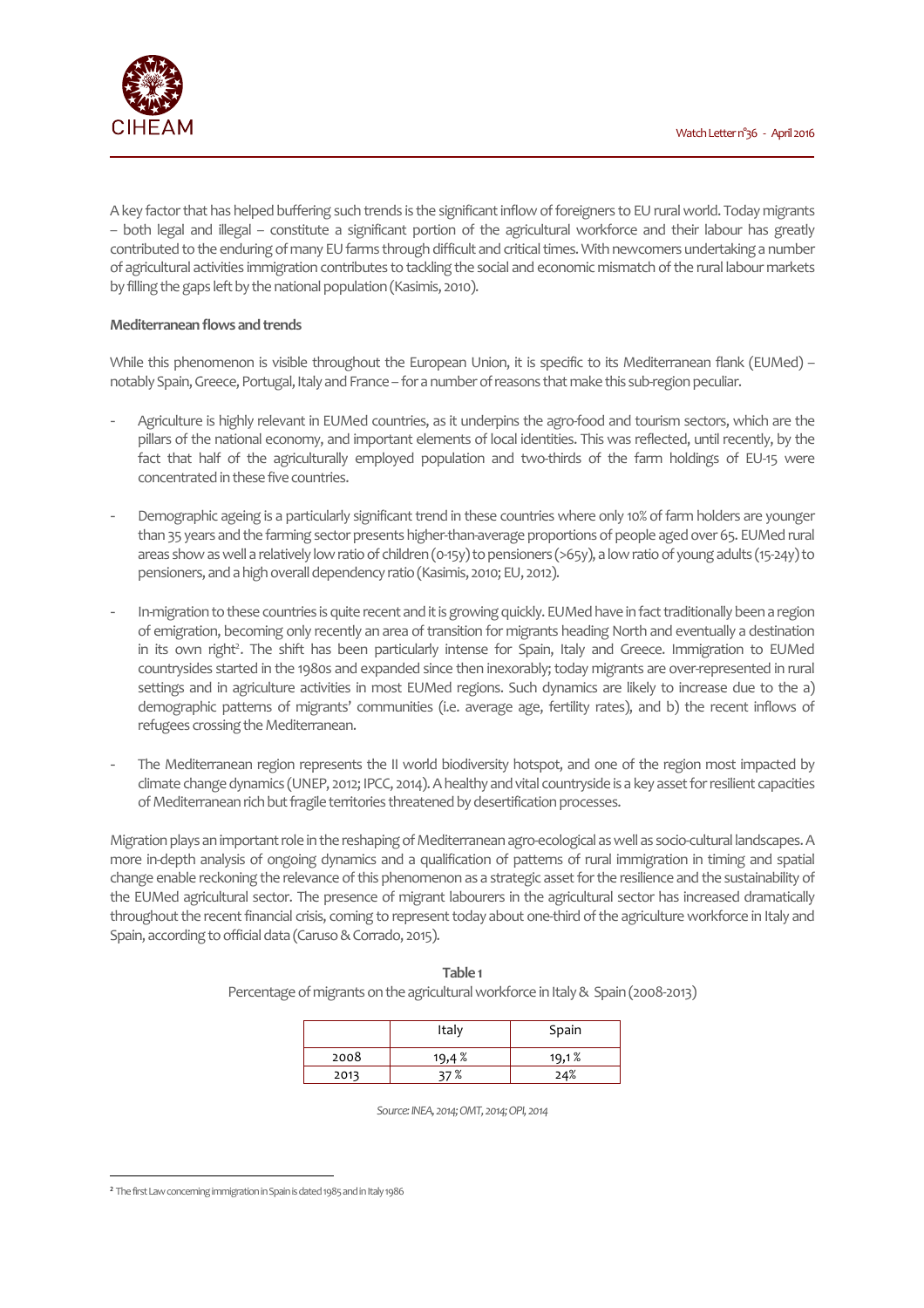

These figures attest to the role of the agricultural sector as a safe-haven for the precarious, migrant workforce during times of adversity – but these prove as well the relevance of migrants' labour to maintain active and productive a number of farms that would have otherwise halted their activities. Through the critical crisis conditions migrant workforce has provided to the agricultural sector a highly flexible labour force, often quite skilled and motivated, despite the often poor levels of remuneration and the pitiable working conditions and rights.

The phenomenon though not only pertains to the difficult times of the economic crisis, but also to difficult environments in geo-ecological terms, as migrants represent today an important population component in remote, mountainous areas of EUMed countries. These areas are particularly dependent on agriculture and their sustainable development severely threatened by the decline of the active population. As an example in case immigrants represent about 10% of the active population in most internal communities in central Italy, and their children amount to about 20% of the school population.

In such realities migrants play a major role in the subsistence and the development of local communities. INEA (2014) attests the presence of migrants in the forestry sector in Italy to 40% of the national workforce. Apart from providing agriculture labour migrant communities undertake as well other important social and economic activities, from construction and maintenance works to the provision of basic care services. Paradoxically in these realities new-comers play also a primary role in terms of maintaining the local traditional/cultural life. The demographic structure of migrant communities compared to local ones suggests that their relevance for the social and economic development of these areas will be increasing through time.



**Figure 2**  Age pyramids for immigrants (a) and local (b) population in internal areas of Italy



*Source: Programma Nazionale Aree Interne, Ministero Sviluppo Economico, Italia, 2013*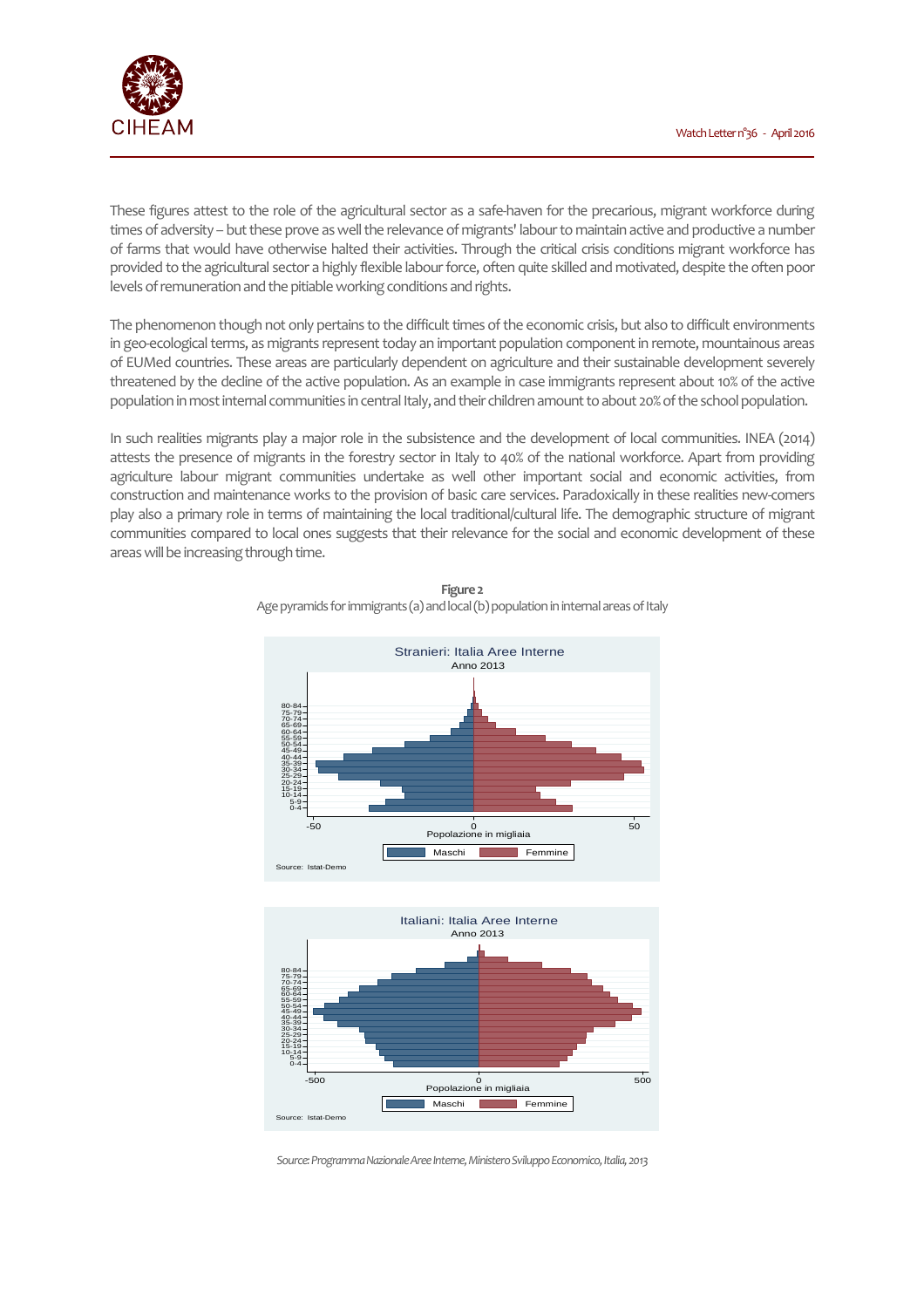

### **Incoming shepherds**

One sector where the presence of migrant labourers is particularly evident is that of pastoralism, an activity that plays a key role in maintaining difficult territories alive, bio-diverse and productive (Nori, 2010). Pastoralism is extensive animal rearing, and relies on livestock mobility and the access to pasture resources. In their own definition<sup>3</sup> pastoralism is the main livelihood in many drylands and mountainous areas, where other forms of agricultural practices are impossible. In such challenging territories pastoralism presents the best livelihood strategy to provide food, income and employment. Pastoralists contribute also to the efficient management and governance of rangelands and to the protection of natural resources, thus also providing essential eco-system services such as carbon sequestration and biodiversity conservation. These benefit not only pastoral communities, but also those living in farming areas, urban centres and coastal regions, who all profit from nutritious animal proteins and related value chains as well as from environmental services (IFAD, 2016).

Apart from socio-economic and ecological aspects, Mediterranean pastoralism plays as well an important socio-cultural and political role, as it embeds a number of local traditions, supporting cultural heritage and territorial identity. It contributes as well to maintaining a human presence in harsh terrains, thus averting processes of agro-ecological and socio-economic desertification. Due to difficult living and working conditions, this activity undergoes cyclical problems in attracting young skilled and motivated people and in securing the generational renewal to shepherding (Nori, 2009; Meuret, 2010). In EUMed mountainous areas, and particularly in Italy and Greece as well as in certain regions of Spain, the presence of migrants as shepherds contributes significantly to keep pastoralism performing. Notwithstanding the important contributions received by the CAP subsidy schemes and whatever the entrepreneurial strategy pursued (extensification, intensification, diversification, etc...) most extensive livestock farms would face today great difficulties in maintaining their business profitable without the availability of foreign shepherds (Nori et de Marchi, 2015).

The typical profile of migrants that have come to work as shepherds in EUMed regions is that of a male, aged between 25 and 40, originating in another Mediterranean country, often with direct experience in extensive livestock breeding (though not necessarily within a pastoral setting). In many cases the culture and the religion of origin and destination countries might differ, through linguistic references tend to be similar. Migrant shepherds can be immigrants of Orthodox Christian religion (Romanians, Bulgarians) or Muslims (Moroccans, Albanians, Macedonians).

Though strange it might seem, the fact that a generational change is accompanied by an ethnic one is nothing new to Mediterranean pastoralism. This phenomenon has already been taking place in the 19th and 20th century all over the region, when young shepherds migrated from Piedmont to Provence<sup>4</sup>, from Sardinia to Tuscany<sup>5</sup>, from Andalusia to the Pyrenees, from the Extremadura to the Castillas. Similar, albeit peculiar, the case for the Valachs in Northern Greece and the Arvanites in its Central part, as well as for the Kurds in several areas of Turkey. Immigrated communities have contributed substantially to keep rangelands alive and productive in their countries of destination. It is not so unusual that shepherds migrate from one side to another of the same Mediterranean ecosystem, seizing opportunities and greener pastures while carrying their experience and knowhow. All in all mobility and migration represent different portions of the same continuum.

 $\overline{a}$ 

<sup>3</sup> Statement of the special session with pastoralists and extensive livestock breeders held in Rome, 13th of February 2016 under IFAD Farmers' Forum auspices.

<sup>4</sup> Refer to le projet Le Routo www.lerouto.eu

<sup>5</sup> Reference is made to the works of Benedetto Meloni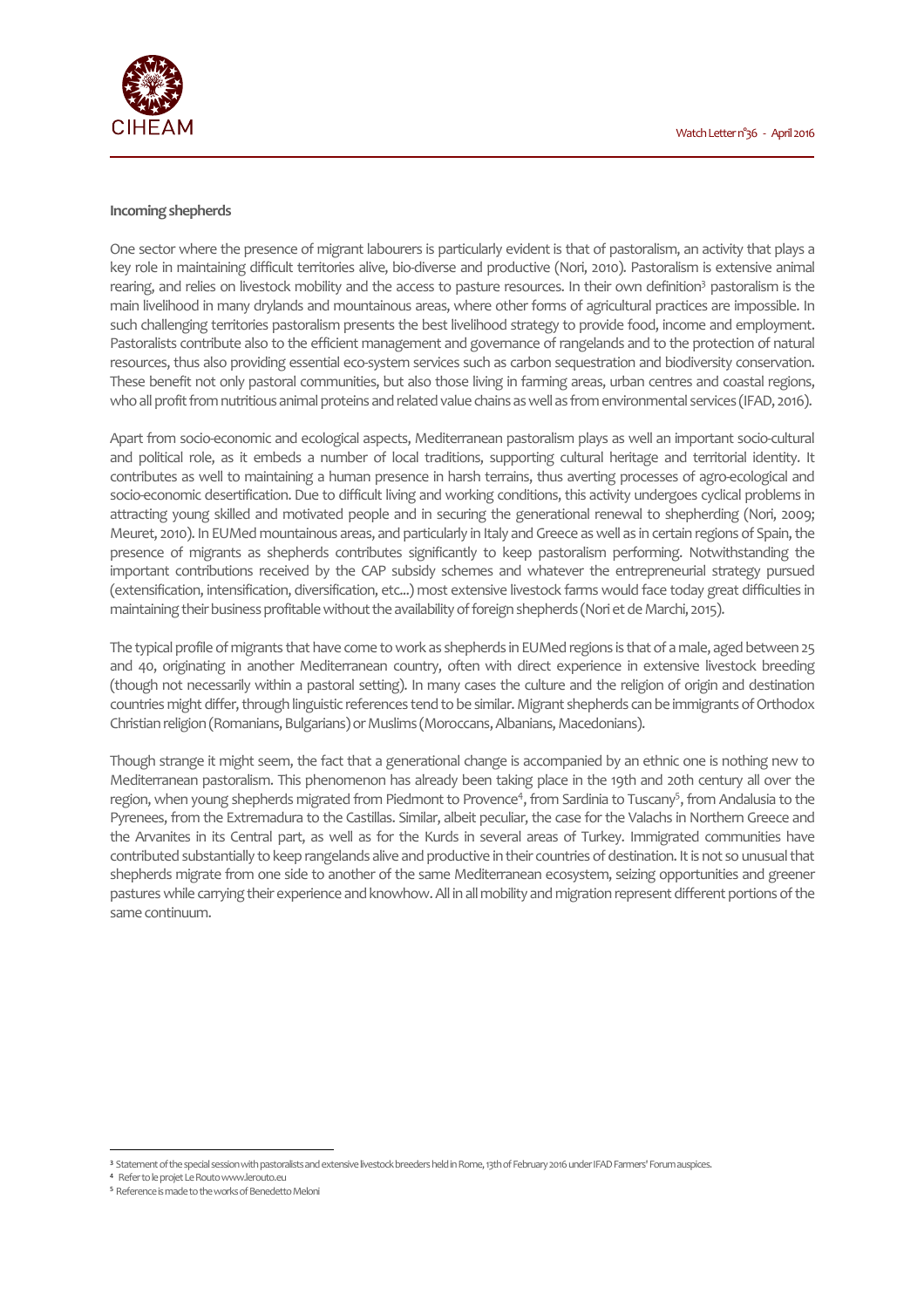



**Figure 3**  Trajectories of past (in red) and present (in black) patterns of shepherds' migrations

Hereby a table that summarizes and quantifies the information collected so far in this regard by the TRAMed project, which specifically investigates on the presence and contribution of immigrants to EUMed pastoralism. This information is clearly indicative and does not aim to be exhaustive, it results from degrees of generalizations and simplifications needed to undertake this work.

Main elements of concern in this framework are the conditions of illegality, limited rights, scarce salary and poor working and living conditions for most of migrant shepherds. These factors eventually contribute detaching foreign workers from EUMed pastures and flocks. Another element of concern is the very limited degree of socio-economic scaling up within this sector. Migrants that have been working as shepherds in the EUMed for decades have barely improved their conditions as workers and as citizens. The cases where shepherds have graduated as livestock owners in EUMed are rare exceptions. A number of factors contribute to this phenomenon, including financial (ie. access to land and credit), legal (ie. work and residence permits), bureaucratic (ie. CAP administrative procedures) and technical (ie. animal health requirements). This setting provides for lose-lose conditions - as migrant shepherds do not evolve in their socio-economic role, livestock owners close to retirement do not find people capable of taking over their enterprises, and the whole society witnesses the disappearance of pastoralism in the EUMed and the increase of related hydro-geological risks and socio-cultural problems.

*Source: TRAMED data elaboration*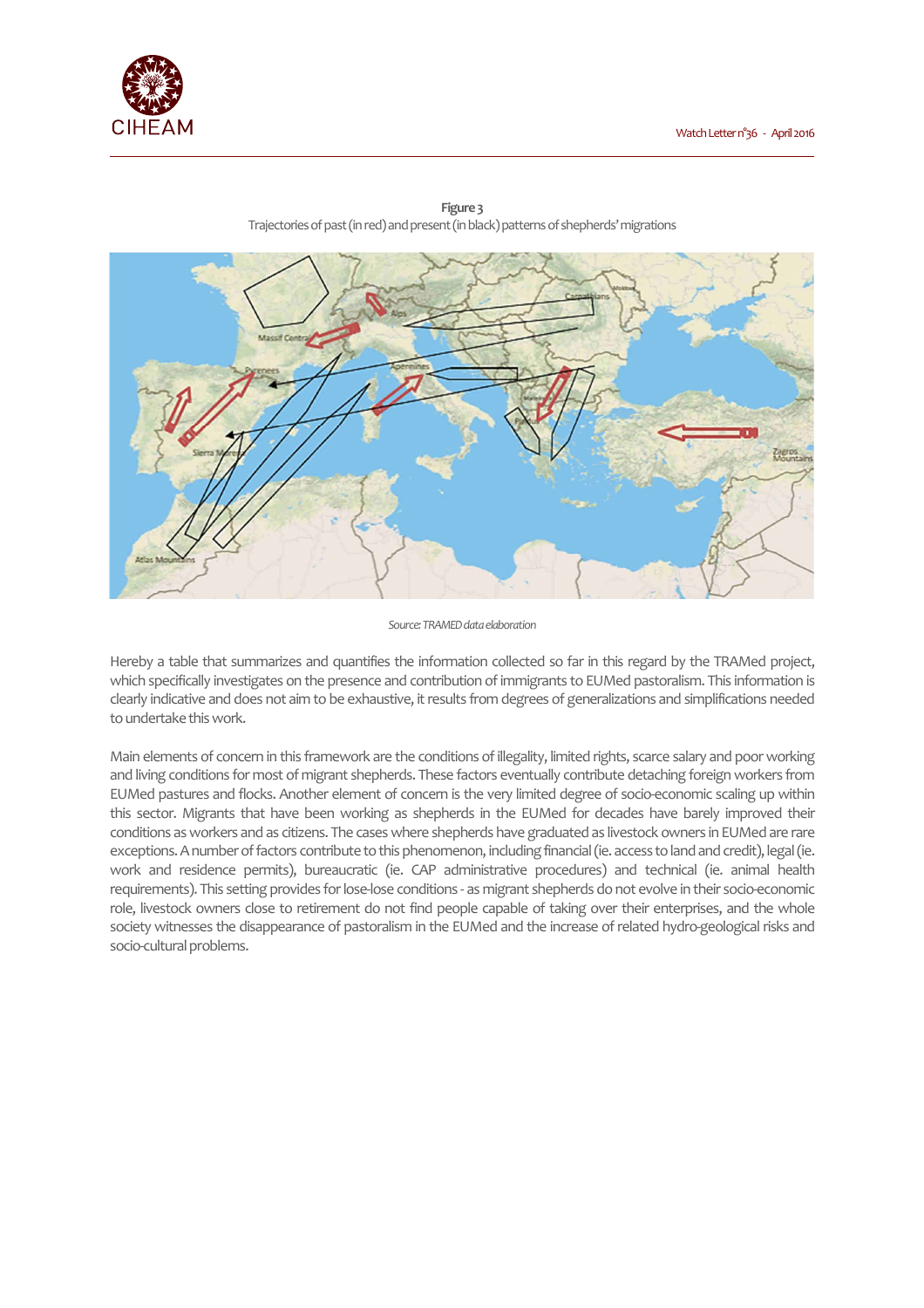

**Table 2**  The presence of immigrants in the euro-Mediterranean pastoralism

| Area             | Production<br>focus  | % migrants on<br>overall shepherds | County of origin                       | Average monthly<br>salary $(\epsilon)$ | Note                                            | Source                                   |  |  |  |
|------------------|----------------------|------------------------------------|----------------------------------------|----------------------------------------|-------------------------------------------------|------------------------------------------|--|--|--|
| Italy            |                      |                                    |                                        |                                        |                                                 |                                          |  |  |  |
| Abruzzi          | Milk/dairy           | 90%                                | Macedonia,<br>Romania, Albania         | 800                                    | Ethnic substitution                             | Coldiretti, 2014                         |  |  |  |
| Veneto           | Meat                 | 70%                                | Romania                                | 800                                    |                                                 | TRAMed                                   |  |  |  |
| Piedmont         | Meat &<br>milk/dairy | 70%                                | Romania, Moldavia                      | 800                                    | Sikh workers in intensive dairy<br>cattle farms | TRAMed:<br>Lum, 2010                     |  |  |  |
| Val d'Aosta      | Milk/dairy<br>cattle | 70%                                | Morocco, Romania                       | 2000                                   | Fontina value chain                             | INEA, 2009;<br>Coldiretti, 2014          |  |  |  |
| Sardinia         | Milk/dairy           | 20%                                | Morocco, Romania                       | 500-600                                | Pecorino value chain                            | TRAMed:<br>Mannia, 2010                  |  |  |  |
| Calabria         | Milk/dairy           | 35%                                | Kurds, Pakistan,<br>India              | 500-600                                | Ethnic substitution                             | <b>INEA, 2009</b>                        |  |  |  |
| Greece           |                      |                                    |                                        |                                        |                                                 |                                          |  |  |  |
| Epirus, Thessaly | Milk/dairy           | 50%                                | Albania, Bulgaria,<br>Valachs, Romania | 400-600                                |                                                 | Projects: Thales,<br>Domestic,<br>TRAMed |  |  |  |
| Peloponnesus     | Milk/dairy           | 40%                                | Bulgaria, Albania,<br>India, Pakistan  | 400-600                                | Difficult relationships                         |                                          |  |  |  |
| Crete            | Milk/dairy           | 35%                                | India, Pakistan<br>Albania, Bulgaria   | 400-600                                |                                                 |                                          |  |  |  |
|                  |                      |                                    |                                        |                                        |                                                 |                                          |  |  |  |

| France                              |                      |         |                                        |                                |                                                       |                          |  |  |  |
|-------------------------------------|----------------------|---------|----------------------------------------|--------------------------------|-------------------------------------------------------|--------------------------|--|--|--|
| Provence                            | Meat                 | Limited | Morocco, Romania                       | Minimal salary<br>rates (SMIC) | Winter period                                         | TRAMed;                  |  |  |  |
|                                     |                      | 65%     | Other regions of<br>France and NEurope | 1500-2500                      | Benefits relative to experience<br>and pasture zoning | TRAMed:<br>Meuret, 2010  |  |  |  |
| Maritime Alps                       | Meat                 | 20%     | Romania                                |                                |                                                       | Cerpam                   |  |  |  |
| Pyrenees                            | Milk/dairy           | Limited |                                        |                                | Higher presence of migrants in<br>the past            | Meuret, 2010             |  |  |  |
| Corsica                             | Milk/dairy &<br>meat |         | Morocco                                |                                | Circular migration 6 months                           | Terrazzoni, 2010         |  |  |  |
| Spagna                              |                      |         |                                        |                                |                                                       |                          |  |  |  |
| Comunidad<br>Valenciana             |                      | 70%     | Morocco                                | 600                            | Circular migration; difficult<br>relationships        | AVA, 2009                |  |  |  |
| Catalan Pyrenees                    | Meat                 | 55%     | Romania , Sub-<br>Saharan Africa       | 600-700                        | Yearly contracts                                      | Nadal et al., 2010       |  |  |  |
| Aragon Pyrenees                     | Meat                 | 40%     | Marocco, Romania,<br>Bulgaria, Ucraina |                                | Some scaled up to flock<br>owners                     | TRAMed:                  |  |  |  |
| Andalucia                           |                      |         | Romania, Sub-<br>Saharan Africa        |                                | Mostly in Almeria areas                               | TRAMed;                  |  |  |  |
| Castilla Lèon<br>Castilla la Mancha | Meat<br>Milk/dairy   | 30%     | Marocco, Romania,<br>Bulgaria          |                                | Technically appreciated                               | TRAMed:<br>Plataforma GE |  |  |  |

*Source: Elaboration by TRAMED project*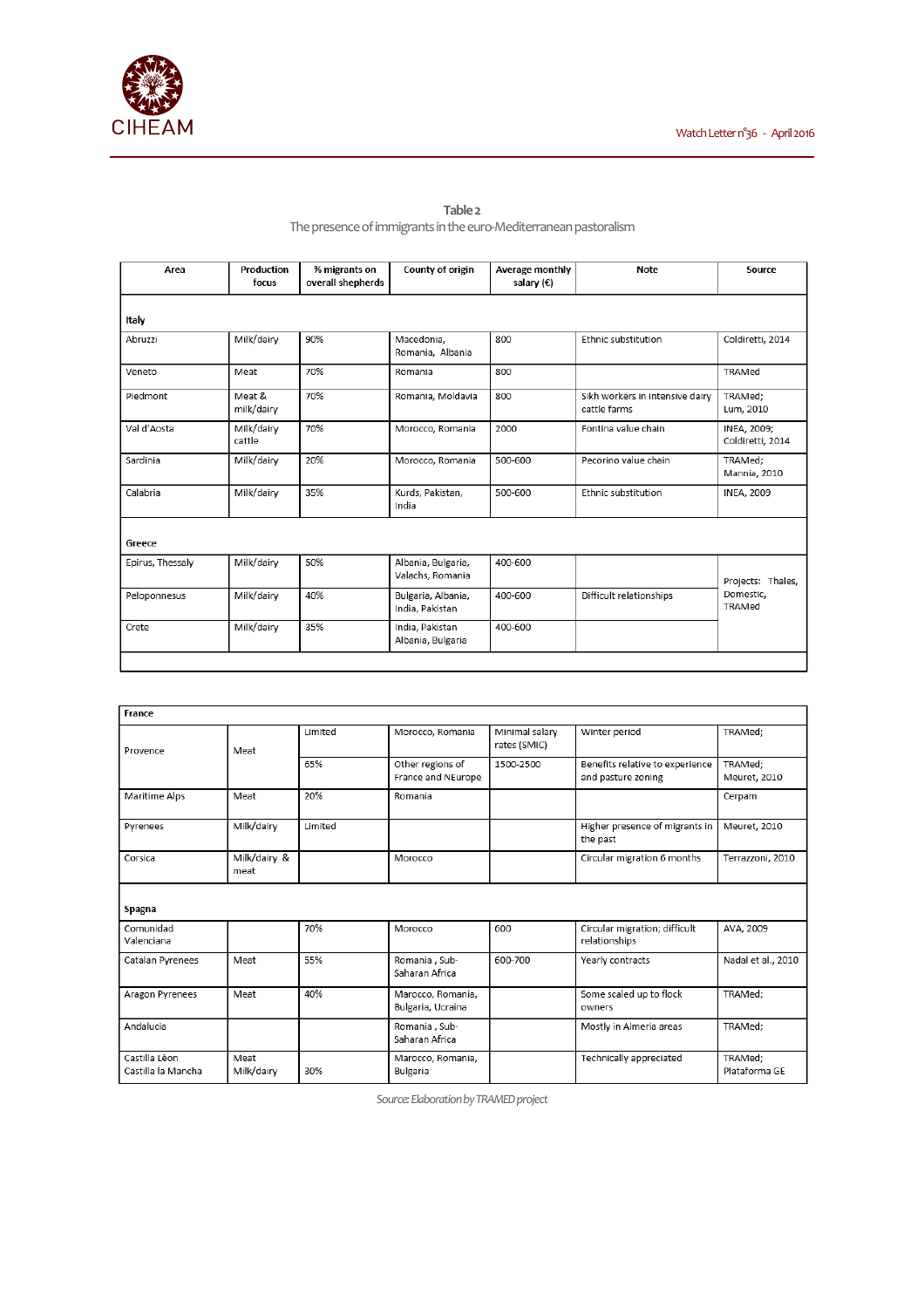

### **Multi-culture agricultures**

Overall, migrant workers play today in the EU a determinant role in managing two basic societal functions such as the production of food and the management of the natural resource base, supporting the rural economy, managing public goods and maintaining ecosystem functioning in countries where agriculture represents a strategic social, economic and environmental asset.

Migrants' contribution to the rural world is projected to increase for reasons related to the demand for agricultural labour and to the growing availability of migrant's workforce. Figures from the recent crisis indicate that EUMed agriculture is highly and increasingly dependent on the presence and the endeavour of foreign farmers, foresters and shepherds. Figures also attest to the importance of immigrant communities in maintaining alive and productive difficult territories that suffer from progressive abandonment of local populations and patterns of desertification.

Pastoralism is a case study where the migrant workforce has enabled sectoral adaptations to the increasingly volatile economic, socio-political and climate settings. Migrant shepherds provide a relatively experienced and qualified workforce at relatively low cost, thus importantly contributing to overcome the human resource problem for this activity increasingly recognized as vital to the preservation of our natural and cultural heritage, but less and less practiced by Europeans. Constraints related to the working and living conditions of these workers and of their capacity to scale up in socioeconomic terms threaten the sustainability of this phenomenon.

While immigration is increasingly perceived as a problem in many EU countries, indications are clear that it may represent a relevant opportunity to repopulate rural areas and to provide workforce to agricultural activities, which are of little attraction to local workers. Involving and integrating migrant workers into rural development policies and plans provide unmissable opportunities for those concerned with sustainable rural development. The forthcoming CAP midterm reform should consider these options - as a young and motivated workforce is a key asset for a healthy and vital agriculture and for a resilient rural world.

### **Bibliography / More information**

- AVA, (2009). *Informe.* Asociación Valenciana de Agricultores. Valencia [link]
- Braudel F., (1985). *La Méditerranée et le monde méditerranéen à l'époque de Philippe II*. Flammarion, Paris
- Caruso F, Corrado A., (2015). "*Migrazioni e lavoro agricolo: un confronto tra Italia e Spagna in tempi di crisi"*. In: Colucci M., Gallo S., *Tempo di cambiare*. Rapporto 2015 sulle migrazioni interne in Italia. Donzelli
- Coldiretti, (2014). *Dossier statistico immigrazione 2014*. Rapporto Unar; Portale Integrazione Migranti, Roma
- EU, (2013). *The CAP towards 2020: Meeting the food, natural resources and territorial challenges of the future*. EC DG Agriculture. Brussels.
- EU, (2012). *Rural Development in the EU Statistical and Economic Information*. EC DG Agriculture. Brussels
- EU, (2011). *EuroMed-2030: long term challenges for the Mediterranean area*. European Commission. Brussels
- IFAD, (2015). *Statement of the special session with pastoralists and extensive livestock breeders*. IFAD Farmers' Forum, Roma
- INEA, (2014). *Annuario dell'agricoltura Italiana*, 2013. Istituto Nazionale di Economia Agraria. Roma
- INEA, (2009). *Gli immigrati nell'agricoltura italiana*. (a cura) Manuela Cicerchia, Pierpaolo Pallara. Istituto Nazionale di Economia Agraria. Roma
- IPCC, (2014.). *Fifth Assessment Report*, https://www.ipcc.ch/report/ar5/
- Lum K.D., (2011). *The Quiet Indian Revolution in Italy´s Dairy Industry*. European University Institute, Firenze
- Kasimis C., (2010). *Demographic trends in rural Europe and migration to rural areas*. AgriRegioniEuropa 6/21
- Mannia S., (2010). *Il pastoralismo sardo nella dimensione euro-mediterranea. Analisi antropologica e questioni economico-sociali*. Tesi di dottorato in Antropologia Culturale: Scienze dei sistemi culturali. Università degli studi di Sassari
- Meuret M., (2010). *Un savoir-faire de bergers*. Versailles, Editions Quæ « Beaux livres »